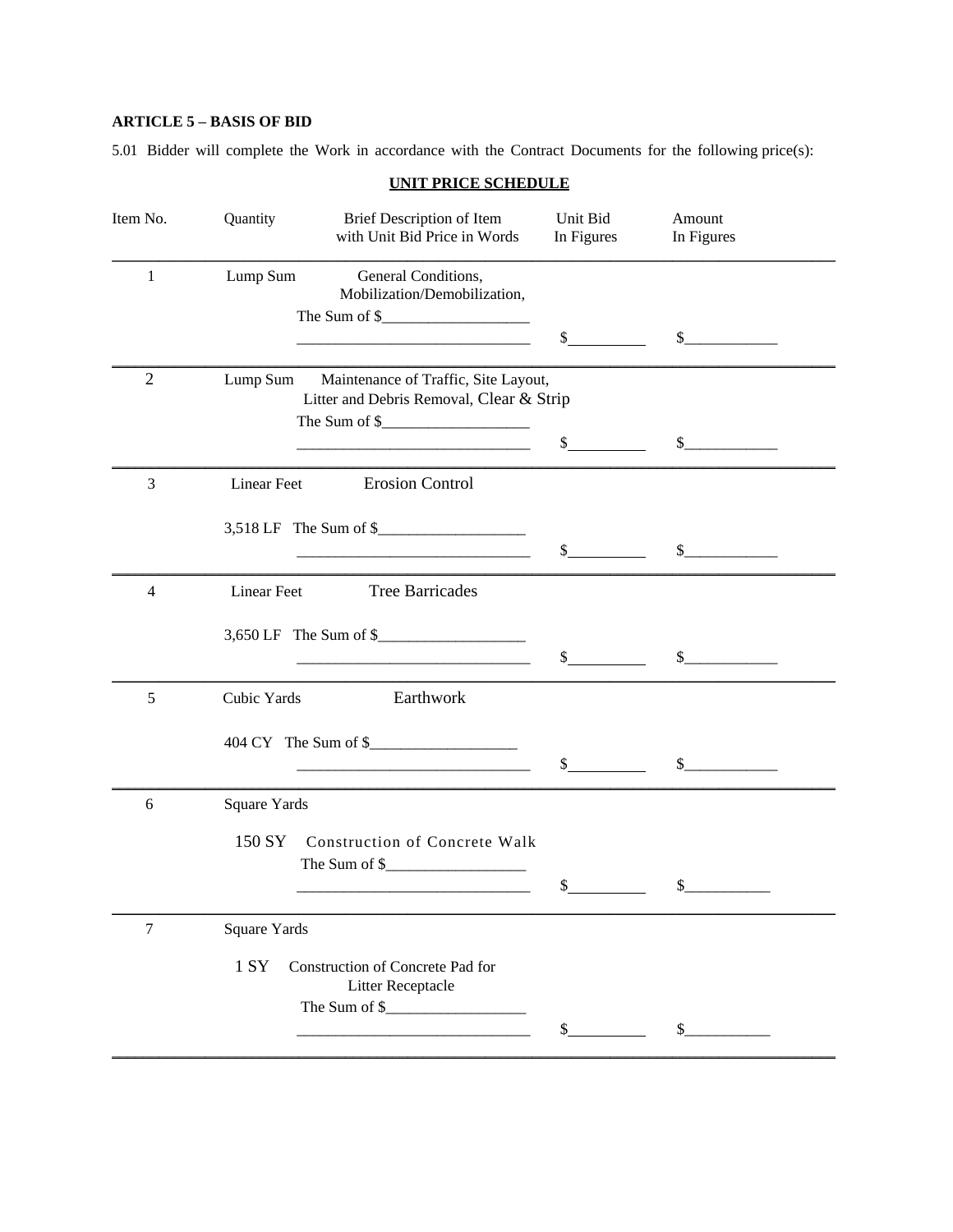| Item No. | Quantity           | Brief Description of Item<br>with Unit Bid Price in Words                                                                                                                                                                                                                                                                                                                                                                                                                                                                                                                                                                                                                                                                                                                                                                                                                                                                                                                                                                                                                                                                                                                                                                                                                                                                                                                                                      | Unit Bid<br>In Figures | Amount<br>In Figures |  |
|----------|--------------------|----------------------------------------------------------------------------------------------------------------------------------------------------------------------------------------------------------------------------------------------------------------------------------------------------------------------------------------------------------------------------------------------------------------------------------------------------------------------------------------------------------------------------------------------------------------------------------------------------------------------------------------------------------------------------------------------------------------------------------------------------------------------------------------------------------------------------------------------------------------------------------------------------------------------------------------------------------------------------------------------------------------------------------------------------------------------------------------------------------------------------------------------------------------------------------------------------------------------------------------------------------------------------------------------------------------------------------------------------------------------------------------------------------------|------------------------|----------------------|--|
| $\,8\,$  | Square Yards       |                                                                                                                                                                                                                                                                                                                                                                                                                                                                                                                                                                                                                                                                                                                                                                                                                                                                                                                                                                                                                                                                                                                                                                                                                                                                                                                                                                                                                |                        |                      |  |
|          | 11 SY              | <b>Benches</b>                                                                                                                                                                                                                                                                                                                                                                                                                                                                                                                                                                                                                                                                                                                                                                                                                                                                                                                                                                                                                                                                                                                                                                                                                                                                                                                                                                                                 |                        |                      |  |
|          |                    | <u> 1989 - Johann Barn, mars ann an t-Amhain Aonaich an t-Aonaich an t-Aonaich ann an t-Aonaich ann an t-Aonaich</u>                                                                                                                                                                                                                                                                                                                                                                                                                                                                                                                                                                                                                                                                                                                                                                                                                                                                                                                                                                                                                                                                                                                                                                                                                                                                                           | $\sim$                 | $\sim$               |  |
| 9        | Lump Sum           |                                                                                                                                                                                                                                                                                                                                                                                                                                                                                                                                                                                                                                                                                                                                                                                                                                                                                                                                                                                                                                                                                                                                                                                                                                                                                                                                                                                                                |                        |                      |  |
|          | 1 <sub>LS</sub>    | <b>Culvert Extension</b>                                                                                                                                                                                                                                                                                                                                                                                                                                                                                                                                                                                                                                                                                                                                                                                                                                                                                                                                                                                                                                                                                                                                                                                                                                                                                                                                                                                       |                        |                      |  |
|          |                    |                                                                                                                                                                                                                                                                                                                                                                                                                                                                                                                                                                                                                                                                                                                                                                                                                                                                                                                                                                                                                                                                                                                                                                                                                                                                                                                                                                                                                |                        |                      |  |
|          |                    |                                                                                                                                                                                                                                                                                                                                                                                                                                                                                                                                                                                                                                                                                                                                                                                                                                                                                                                                                                                                                                                                                                                                                                                                                                                                                                                                                                                                                |                        |                      |  |
| 10       | <b>Linear Feet</b> |                                                                                                                                                                                                                                                                                                                                                                                                                                                                                                                                                                                                                                                                                                                                                                                                                                                                                                                                                                                                                                                                                                                                                                                                                                                                                                                                                                                                                |                        |                      |  |
|          | 350 LF             | Thermoplastic Striping                                                                                                                                                                                                                                                                                                                                                                                                                                                                                                                                                                                                                                                                                                                                                                                                                                                                                                                                                                                                                                                                                                                                                                                                                                                                                                                                                                                         |                        |                      |  |
|          |                    |                                                                                                                                                                                                                                                                                                                                                                                                                                                                                                                                                                                                                                                                                                                                                                                                                                                                                                                                                                                                                                                                                                                                                                                                                                                                                                                                                                                                                |                        |                      |  |
|          |                    |                                                                                                                                                                                                                                                                                                                                                                                                                                                                                                                                                                                                                                                                                                                                                                                                                                                                                                                                                                                                                                                                                                                                                                                                                                                                                                                                                                                                                |                        |                      |  |
| 11       | Lump Sum           |                                                                                                                                                                                                                                                                                                                                                                                                                                                                                                                                                                                                                                                                                                                                                                                                                                                                                                                                                                                                                                                                                                                                                                                                                                                                                                                                                                                                                |                        |                      |  |
|          | 7 LS               | Construction of Concrete Pads for<br>The Sum of $\frac{1}{2}$ metallicity of $\frac{1}{2}$ metallicity of $\frac{1}{2}$ metallicity of $\frac{1}{2}$ metallicity of $\frac{1}{2}$ metallicity of $\frac{1}{2}$ metallicity of $\frac{1}{2}$ metallicity of $\frac{1}{2}$ metallicity of $\frac{1}{2}$<br>$\sim$<br>$\sim$<br>The Sum of $\frac{1}{2}$ means of $\frac{1}{2}$ means of $\frac{1}{2}$ means of $\frac{1}{2}$ means of $\frac{1}{2}$ means of $\frac{1}{2}$ means of $\frac{1}{2}$ means of $\frac{1}{2}$ means of $\frac{1}{2}$ means of $\frac{1}{2}$ means of $\frac{1}{2}$ means of<br>\$<br>\$<br>Regulatory Signs (Provide & Install) -3-STOP Signs,<br>1-DO NOT ENTER sign, 1-RIGHY TURN ONLY sign,<br>2-LEFT TURN ONLY sign<br>The Sum of $\frac{1}{2}$ and $\frac{1}{2}$ and $\frac{1}{2}$ and $\frac{1}{2}$ and $\frac{1}{2}$ and $\frac{1}{2}$ and $\frac{1}{2}$ and $\frac{1}{2}$ and $\frac{1}{2}$ and $\frac{1}{2}$ and $\frac{1}{2}$ and $\frac{1}{2}$ and $\frac{1}{2}$ and $\frac{1}{2}$ and $\frac{1}{2}$ and<br>\$<br>\$<br>Guiderail<br>s<br>$\frac{1}{2}$<br><b>Bollard</b><br>The Sum of $\frac{1}{2}$ means of $\frac{1}{2}$ means of $\frac{1}{2}$ means of $\frac{1}{2}$ means of $\frac{1}{2}$ means of $\frac{1}{2}$ means of $\frac{1}{2}$ means of $\frac{1}{2}$ means of $\frac{1}{2}$ means of $\frac{1}{2}$ means of $\frac{1}{2}$ means of<br>\$<br>$\mathbb{S}$ |                        |                      |  |
|          |                    |                                                                                                                                                                                                                                                                                                                                                                                                                                                                                                                                                                                                                                                                                                                                                                                                                                                                                                                                                                                                                                                                                                                                                                                                                                                                                                                                                                                                                |                        |                      |  |
|          |                    |                                                                                                                                                                                                                                                                                                                                                                                                                                                                                                                                                                                                                                                                                                                                                                                                                                                                                                                                                                                                                                                                                                                                                                                                                                                                                                                                                                                                                |                        |                      |  |
| 12       | <b>Linear Feet</b> |                                                                                                                                                                                                                                                                                                                                                                                                                                                                                                                                                                                                                                                                                                                                                                                                                                                                                                                                                                                                                                                                                                                                                                                                                                                                                                                                                                                                                |                        |                      |  |
|          | 39 LF              |                                                                                                                                                                                                                                                                                                                                                                                                                                                                                                                                                                                                                                                                                                                                                                                                                                                                                                                                                                                                                                                                                                                                                                                                                                                                                                                                                                                                                |                        |                      |  |
|          |                    |                                                                                                                                                                                                                                                                                                                                                                                                                                                                                                                                                                                                                                                                                                                                                                                                                                                                                                                                                                                                                                                                                                                                                                                                                                                                                                                                                                                                                |                        |                      |  |
|          |                    |                                                                                                                                                                                                                                                                                                                                                                                                                                                                                                                                                                                                                                                                                                                                                                                                                                                                                                                                                                                                                                                                                                                                                                                                                                                                                                                                                                                                                |                        |                      |  |
| 13       | Each               |                                                                                                                                                                                                                                                                                                                                                                                                                                                                                                                                                                                                                                                                                                                                                                                                                                                                                                                                                                                                                                                                                                                                                                                                                                                                                                                                                                                                                |                        |                      |  |
|          | 2 Each             |                                                                                                                                                                                                                                                                                                                                                                                                                                                                                                                                                                                                                                                                                                                                                                                                                                                                                                                                                                                                                                                                                                                                                                                                                                                                                                                                                                                                                |                        |                      |  |
|          |                    |                                                                                                                                                                                                                                                                                                                                                                                                                                                                                                                                                                                                                                                                                                                                                                                                                                                                                                                                                                                                                                                                                                                                                                                                                                                                                                                                                                                                                |                        |                      |  |
|          |                    |                                                                                                                                                                                                                                                                                                                                                                                                                                                                                                                                                                                                                                                                                                                                                                                                                                                                                                                                                                                                                                                                                                                                                                                                                                                                                                                                                                                                                |                        |                      |  |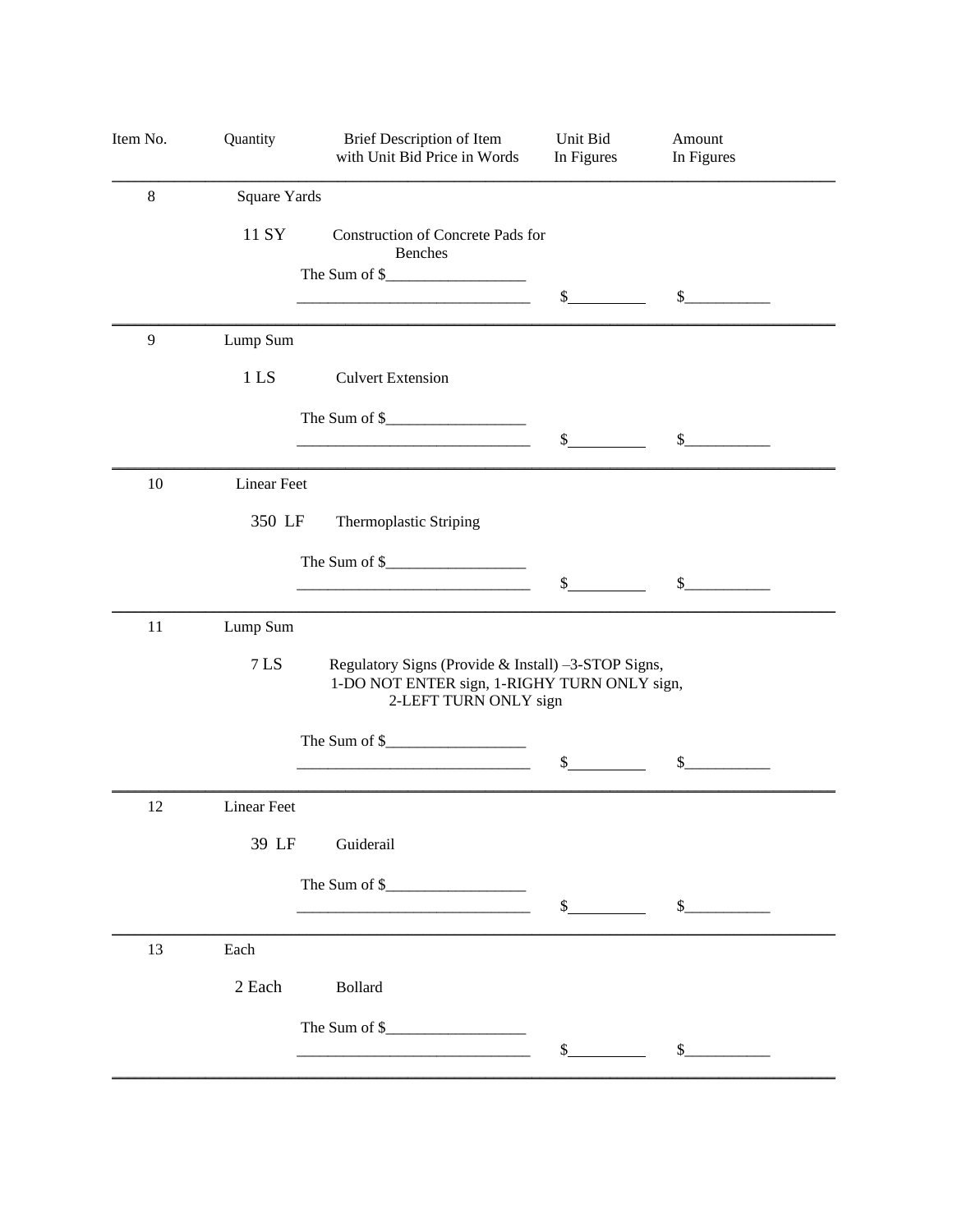| Item No. | Quantity | Brief Description of Item<br>with Unit Bid Price in Words                                                                                                                                                                                                                                                        | Unit Bid<br>In Figures | Amount<br>In Figures        |
|----------|----------|------------------------------------------------------------------------------------------------------------------------------------------------------------------------------------------------------------------------------------------------------------------------------------------------------------------|------------------------|-----------------------------|
| 14       | Each     |                                                                                                                                                                                                                                                                                                                  |                        |                             |
|          | 326 Each | Delineator                                                                                                                                                                                                                                                                                                       |                        |                             |
|          |          |                                                                                                                                                                                                                                                                                                                  |                        |                             |
|          |          |                                                                                                                                                                                                                                                                                                                  | $\frac{1}{2}$          | $\frac{1}{2}$               |
| 15       | Each     |                                                                                                                                                                                                                                                                                                                  |                        |                             |
|          | 2 Each   | Kiosks                                                                                                                                                                                                                                                                                                           |                        |                             |
|          |          | The Sum of $\frac{1}{2}$ $\frac{1}{2}$ $\frac{1}{2}$ $\frac{1}{2}$ $\frac{1}{2}$ $\frac{1}{2}$ $\frac{1}{2}$ $\frac{1}{2}$ $\frac{1}{2}$ $\frac{1}{2}$ $\frac{1}{2}$ $\frac{1}{2}$ $\frac{1}{2}$ $\frac{1}{2}$ $\frac{1}{2}$ $\frac{1}{2}$ $\frac{1}{2}$ $\frac{1}{2}$ $\frac{1}{2}$ $\frac{1}{2}$ $\frac{1}{2}$ |                        |                             |
|          |          |                                                                                                                                                                                                                                                                                                                  | $\mathbb{S}$           | $\sim$                      |
| 16       | Each     |                                                                                                                                                                                                                                                                                                                  |                        |                             |
|          | 3 Each   | Benches                                                                                                                                                                                                                                                                                                          |                        |                             |
|          |          |                                                                                                                                                                                                                                                                                                                  |                        |                             |
|          |          |                                                                                                                                                                                                                                                                                                                  | \$                     | $\mathcal{L}_{\mathcal{L}}$ |
| 17       | Each     |                                                                                                                                                                                                                                                                                                                  |                        |                             |
|          | 1 Each   | <b>Trash Receptacle</b>                                                                                                                                                                                                                                                                                          |                        |                             |
|          |          |                                                                                                                                                                                                                                                                                                                  |                        |                             |
|          |          |                                                                                                                                                                                                                                                                                                                  | \$                     | $\mathcal{L}_{\mathcal{L}}$ |
| 18       | Each     |                                                                                                                                                                                                                                                                                                                  |                        |                             |
|          | 9 Each   | Provide and Install<br>Florida Flame Red Maples Trees                                                                                                                                                                                                                                                            |                        |                             |
|          |          |                                                                                                                                                                                                                                                                                                                  |                        |                             |
|          |          |                                                                                                                                                                                                                                                                                                                  | $\frac{1}{2}$          | $\mathbb{S}$                |
| 19       | Each     |                                                                                                                                                                                                                                                                                                                  |                        |                             |
|          | 8 Each   | Provide and Install<br><b>Eastern Redbud Trees</b>                                                                                                                                                                                                                                                               |                        |                             |
|          |          | The Sum of $\frac{1}{2}$ and $\frac{1}{2}$ and $\frac{1}{2}$ and $\frac{1}{2}$ and $\frac{1}{2}$ and $\frac{1}{2}$ and $\frac{1}{2}$ and $\frac{1}{2}$ and $\frac{1}{2}$ and $\frac{1}{2}$ and $\frac{1}{2}$ and $\frac{1}{2}$ and $\frac{1}{2}$ and $\frac{1}{2}$ and $\frac{1}{2}$ and                         |                        |                             |
|          |          |                                                                                                                                                                                                                                                                                                                  | \$                     | \$                          |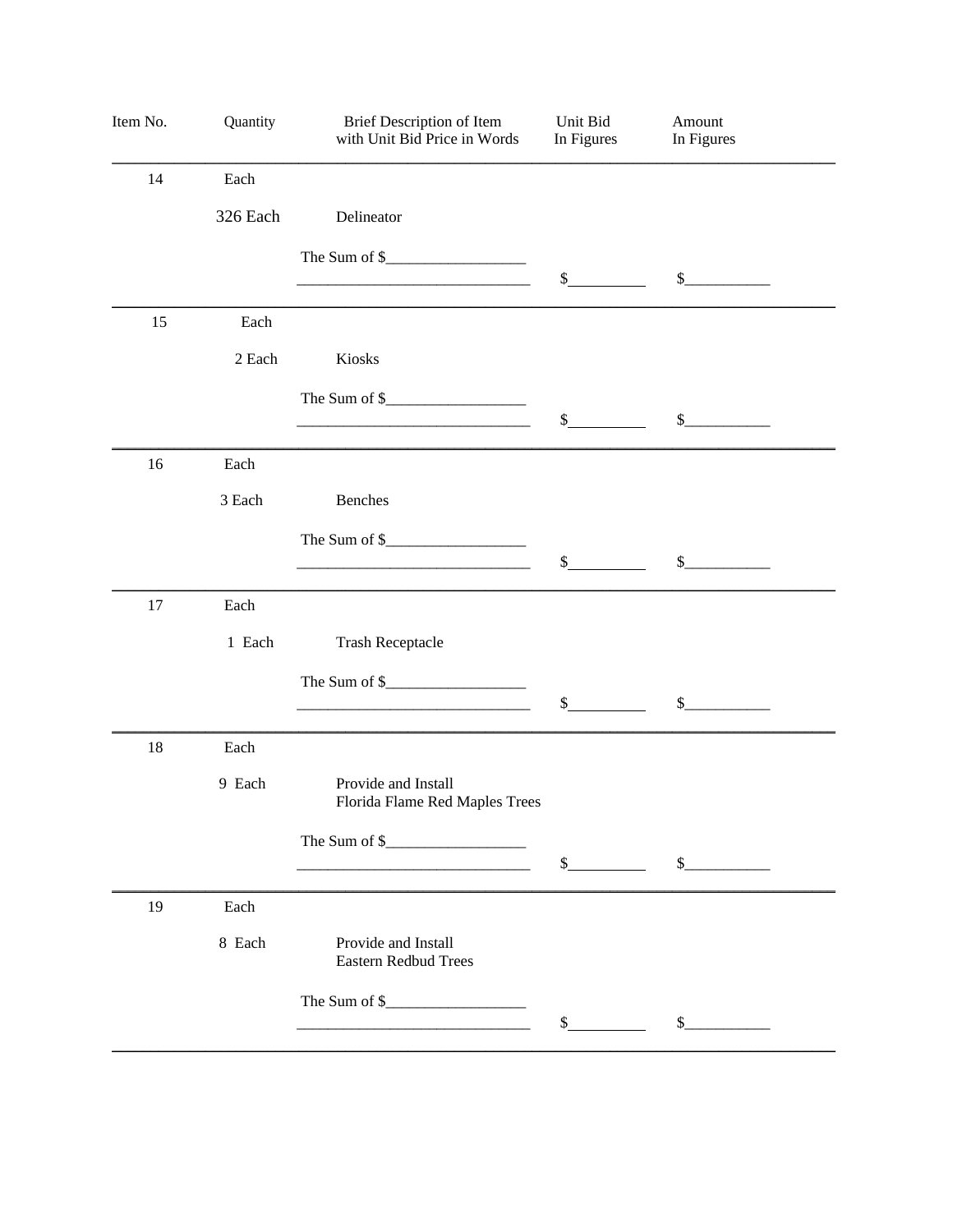| Item No. |             | Quantity | Brief Description of Item<br>with Unit Bid Price in Words                                                                                                                                                                                                               |                | Unit Bid<br>In Figures | Amount<br>In Figures |
|----------|-------------|----------|-------------------------------------------------------------------------------------------------------------------------------------------------------------------------------------------------------------------------------------------------------------------------|----------------|------------------------|----------------------|
| 20       | Each        |          |                                                                                                                                                                                                                                                                         |                |                        |                      |
|          | 13 Each     |          | Provide and Install Plants<br>Chickasaw Plum Trees                                                                                                                                                                                                                      |                |                        |                      |
|          |             |          | The Sum of $\frac{1}{2}$ means of $\frac{1}{2}$ means of $\frac{1}{2}$ means of $\frac{1}{2}$ means of $\frac{1}{2}$ means of $\frac{1}{2}$ means of $\frac{1}{2}$ means of $\frac{1}{2}$ means of $\frac{1}{2}$ means of $\frac{1}{2}$ means of $\frac{1}{2}$ means of | $\mathbb{S}$   |                        | $\mathcal{S}$        |
| 21       | Each        |          |                                                                                                                                                                                                                                                                         |                |                        |                      |
|          | 28 Each     |          | Provide and Install Plants<br><b>Dwarf Firebush Shrubs</b>                                                                                                                                                                                                              |                |                        |                      |
|          |             |          |                                                                                                                                                                                                                                                                         |                |                        |                      |
|          |             |          |                                                                                                                                                                                                                                                                         | \$             | \$                     |                      |
| 22       | Each        |          |                                                                                                                                                                                                                                                                         |                |                        |                      |
|          | 116 Each    |          | Provide and Install Plants<br><b>Blue Pacific Juniper Shrubs</b>                                                                                                                                                                                                        |                |                        |                      |
|          |             |          |                                                                                                                                                                                                                                                                         | $\mathbb{S}^-$ |                        | $\mathcal{S}$        |
| 23       | Each        |          |                                                                                                                                                                                                                                                                         |                |                        |                      |
|          | 6 Each      |          | Provide and Install Plants<br><b>Silver Saw Palmetto Shrubs</b>                                                                                                                                                                                                         |                |                        |                      |
|          |             |          | The Sum of \$                                                                                                                                                                                                                                                           | $\frac{1}{2}$  | \$                     |                      |
|          |             |          |                                                                                                                                                                                                                                                                         |                |                        |                      |
| 24       | Square feet |          |                                                                                                                                                                                                                                                                         |                |                        |                      |
|          | 9,412 SF    |          | Provide and Install Sod<br>Per Plans & Specifications                                                                                                                                                                                                                   |                |                        |                      |
|          |             |          | The Sum of $\frac{1}{2}$ metallicity of $\frac{1}{2}$                                                                                                                                                                                                                   | $\frac{1}{2}$  | \$                     |                      |
|          |             |          |                                                                                                                                                                                                                                                                         |                |                        |                      |